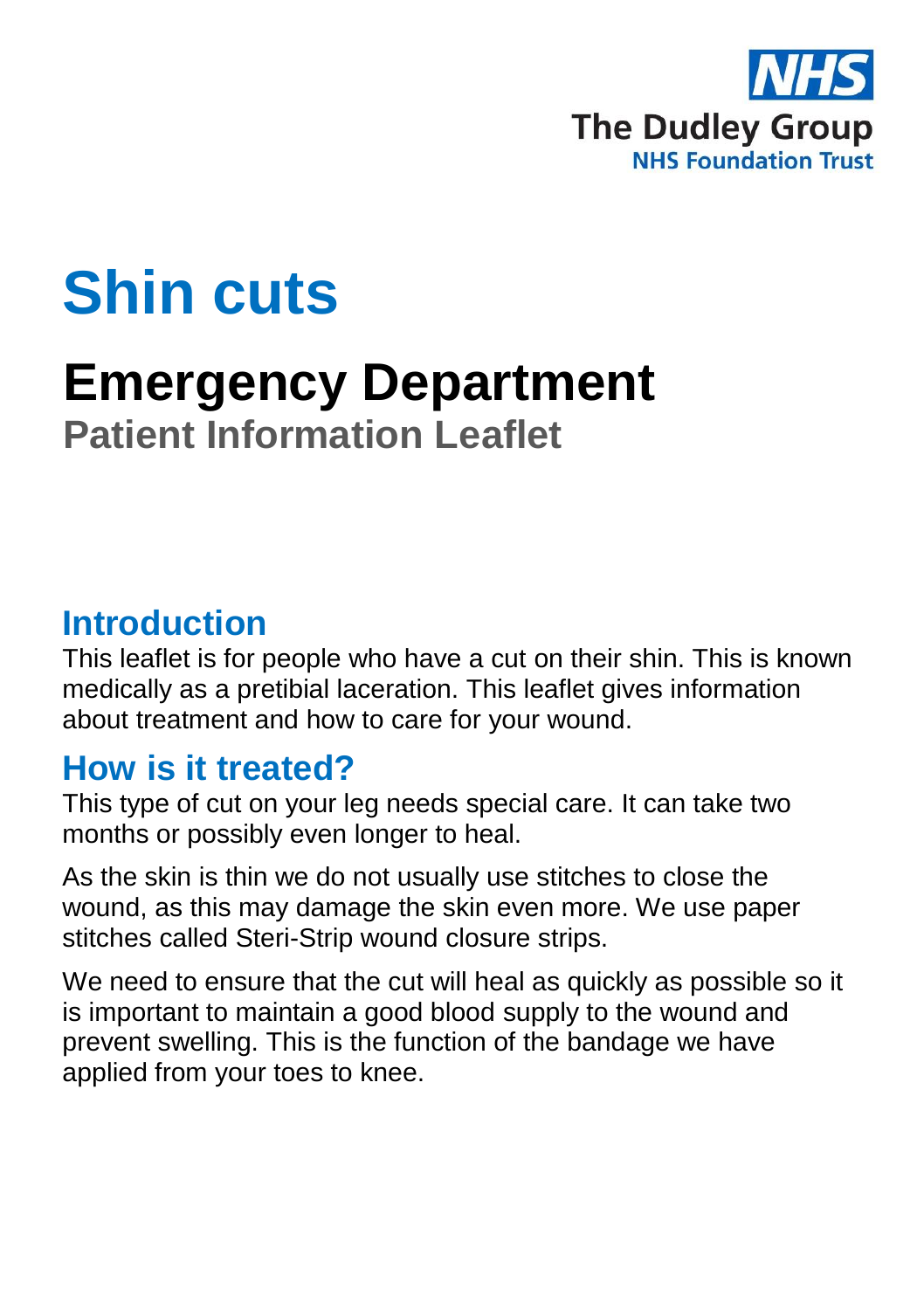### **How do I care for my wound?**

- Continue with your normal activities.
- Keep moving your ankle by pointing your toes and then bringing them back up. This will prevent your ankle from becoming stiff and encourage a good blood supply to the area (good circulation).
- When resting, raise your leg as high as you can comfortably manage to prevent the wound bleeding and swelling.
- It is also important to keep your leg warm to encourage good circulation.
- The wound is usually best left for several days before putting another dressing on it. This will give your leg a chance to start healing, and the pain to settle down, before the wound is disturbed.
- Avoid getting the bandage wet.
- Try not to stand still for long periods.

The healthcare practitioner who treats your wound will give you advice about follow up. This is normally at your GP surgery.

### **What if I am in pain?**

To relieve the pain, take painkillers such as ibuprofen or paracetamol, if you can take them (always read label; do not exceed the recommended dose).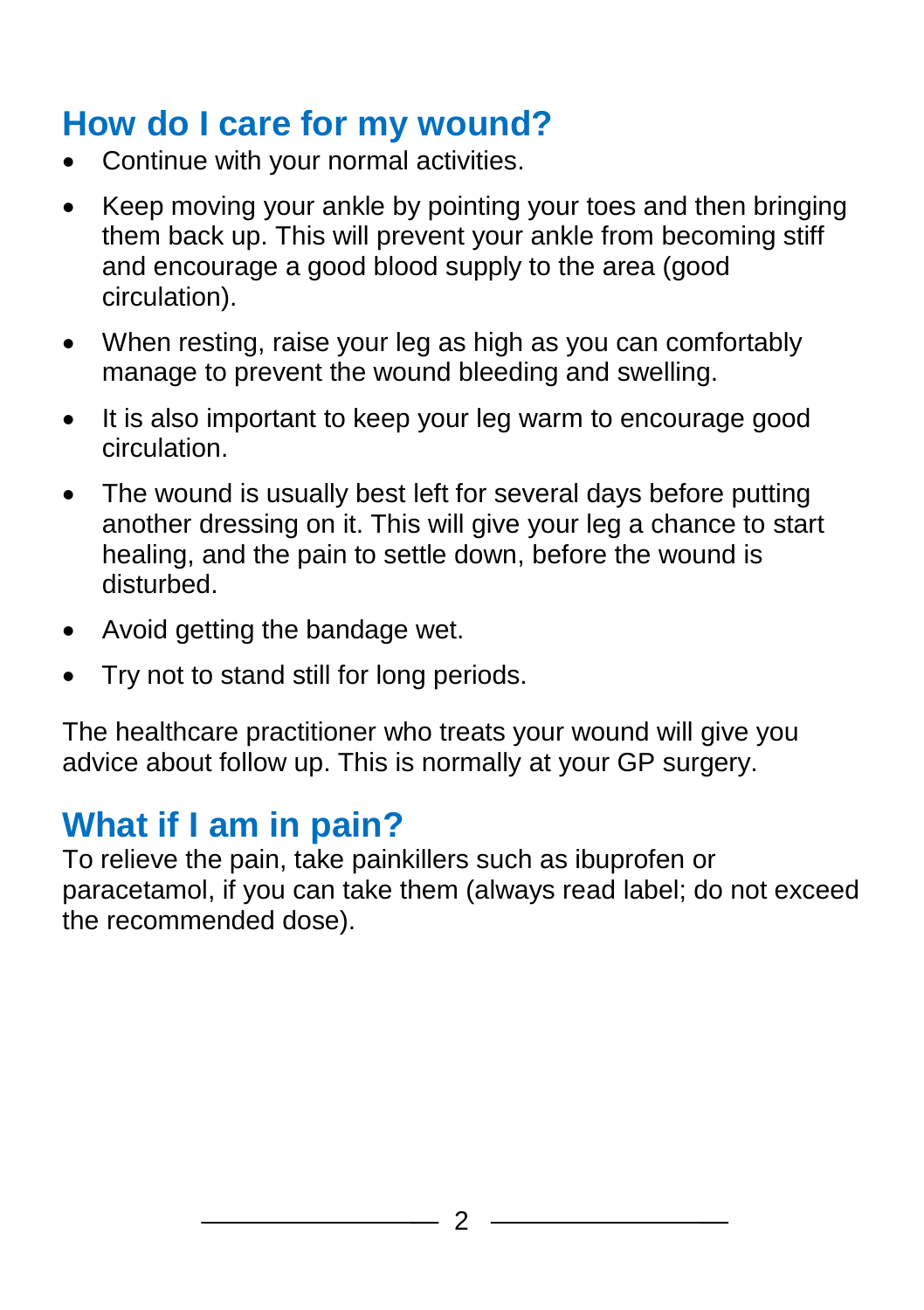### **What should I look out for?**

If you have any of the following symptoms, go to your nearest Emergency Department (A&E) as soon as possible:

- Your leg bleeds heavily and soaks the dressing.
- Your toes become very swollen.
- You have pain that is not controlled by rest, raising your leg up or painkillers.

Also go to the Emergency Department if you have any concerns about your leg wound.

## **Can I find out more?**

If you have any questions, or if there is anything you do not understand about this leaflet, please speak to one of our nurses. If you need help when you return home, please contact your GP or NHS 111.

**This leaflet can be downloaded or printed from:** http://dgft.nhs.uk/services-and-wards/accident-emergency/

If you have any feedback on this patient information leaflet, please email dgft.patient.information@nhs.net